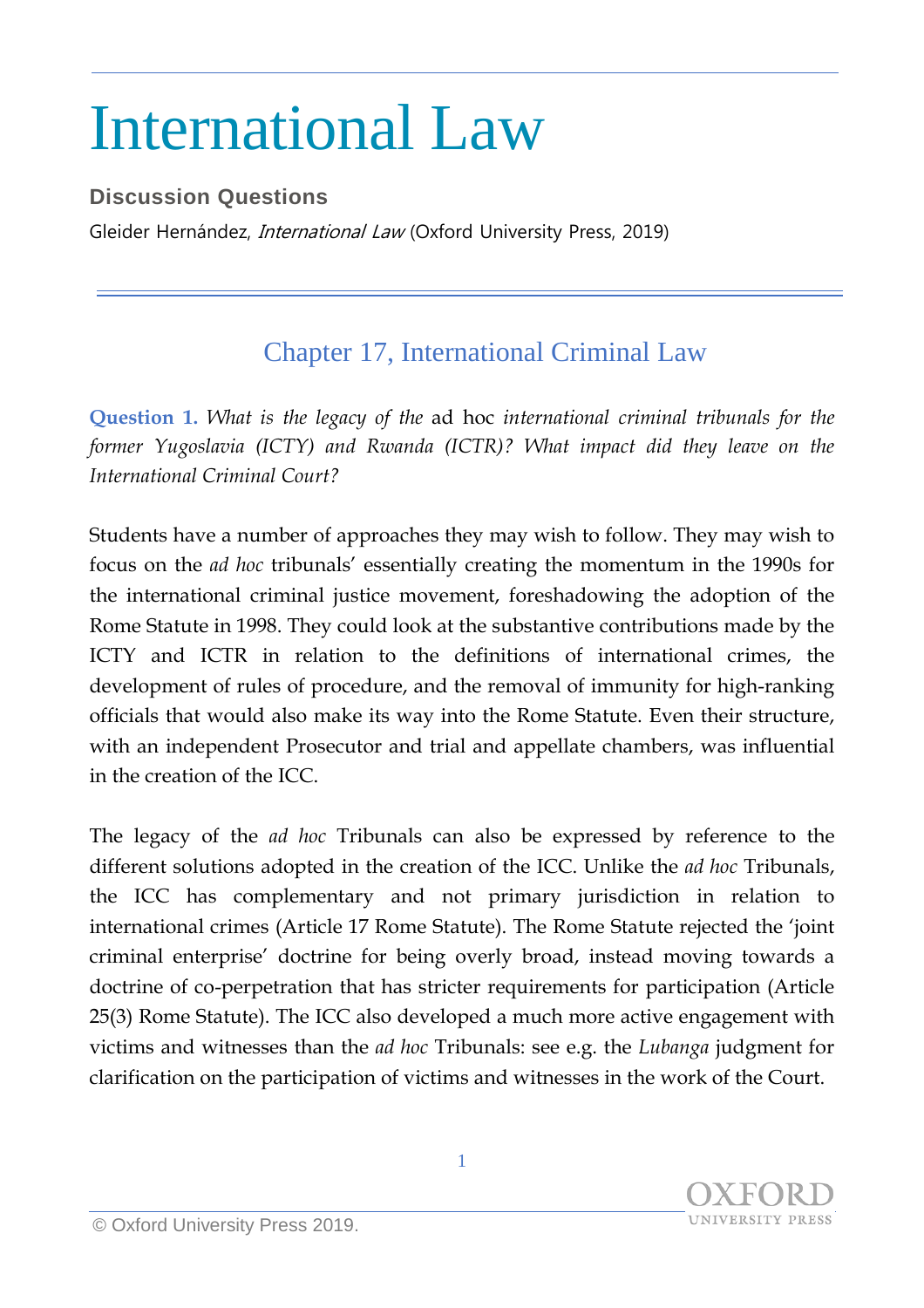**Question 2.** *What is the relationship between the ICC and the Security Council? How can the latter influence or control the work of the Court?*

Though the *ad hoc* tribunals (the ICTY and ICTR) and many other international criminal courts and tribunals were created by, or with the support of the Security Council, the ICC was created as a separate international organisation under the Rome Statute. It is not an organ of the United Nations and functions independently of it. The best responses might even point out that the ICC is composed of its own organs: the Presidency, the Prosecutor, the Registry, the Assembly of States Parties and the Chambers.

Nevertheless, several provisions in the Rome Statute establish a relationship with the Security Council. Under Article 13(b) and Article 15*ter*, the Security Council may refer, under Chapter VII of the Charter, a matter for investigation by the ICC Prosecutor—even in relation to a non-State party (see e.g. the referral by the Council of the situation in Sudan). Under Article 15*bis* (6-8), the Prosecutor must ascertain whether the Security Council has made a determination in relation to the crime of aggression, and must give the latter six months before an investigation may be opened. Most significantly, under Article 16 the Security Council may pass a renewable resolution requiring the ICC Prosecutor to suspend an investigation for twelve months.

Based on these links, the best responses will consider the implications of this relationship between the ICC and the Security Council, including the extent to which the Council may limit or otherwise control the work of the ICC.

**Question 3.** *'Crimes against humanity are already prohibited under the Rome Statute, customary international law and rules of* jus cogens*. There is no need for a treaty or convention on the subject.' Discuss and analyse critically.*

Crimes against humanity have been the subject of discussions at the ILC since 2014, which is exploring the possibility of a comprehensive convention on crimes against humanity, possibly similar to the Convention against Torture or the Genocide